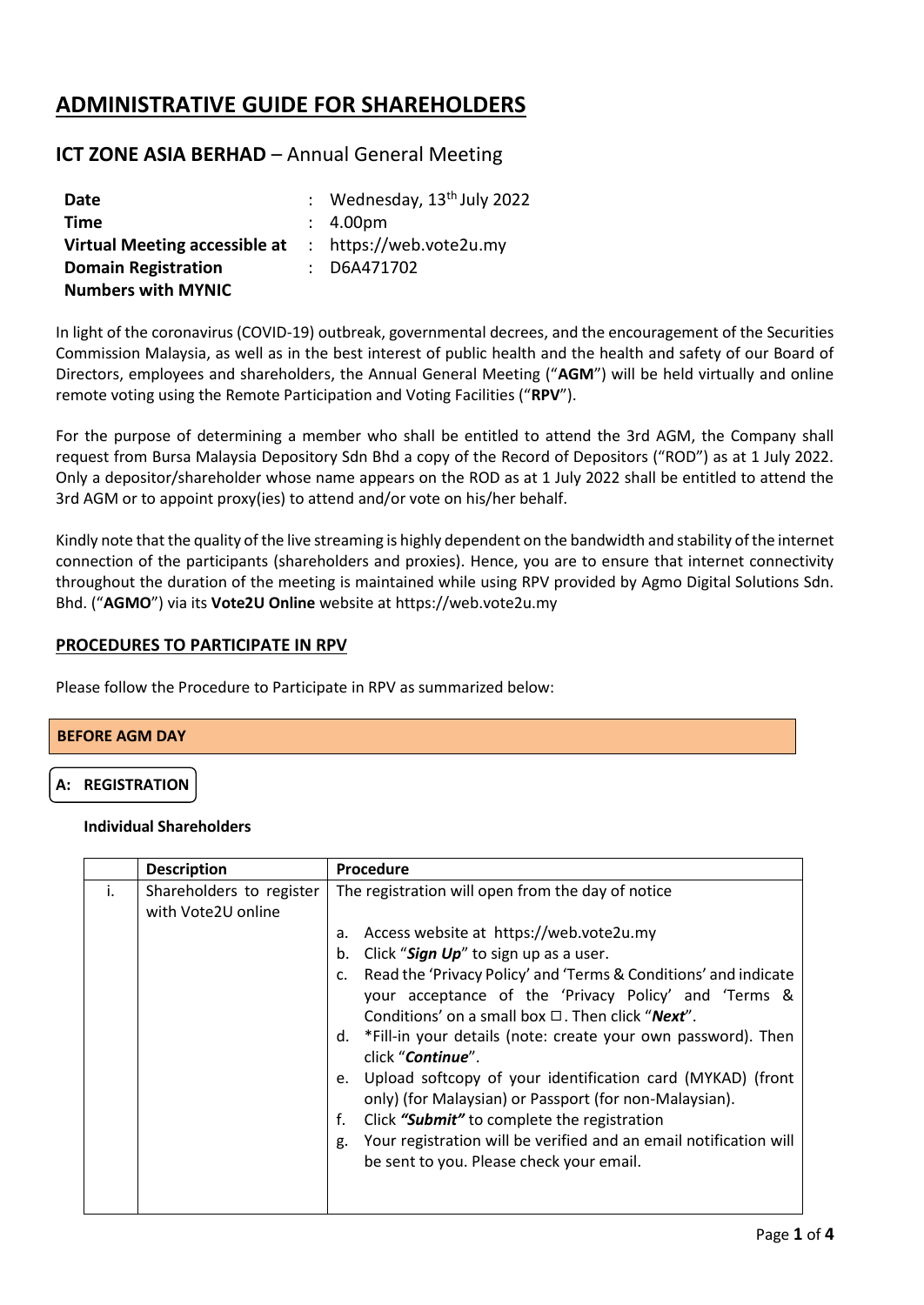| Note:<br>If you have registered as a user with Vote2U Online previously, you<br>are not required to register again. |
|---------------------------------------------------------------------------------------------------------------------|
| *Check your email address is keyed in correctly.<br>*Remember the password you have keyed-in.                       |

# **B: REGISTER PROXY**

### **Individual Shareholder / Corporate Shareholder / Nominees Company**

|    | <b>Description</b>            |      | Procedure                                                                                                                                                                                                                                                                                                                                                                                |
|----|-------------------------------|------|------------------------------------------------------------------------------------------------------------------------------------------------------------------------------------------------------------------------------------------------------------------------------------------------------------------------------------------------------------------------------------------|
| i. | Submit<br>Proxy<br>(hardcopy) | Form | The closing time to submit your hardcopy Proxy Form is at<br>4.00p.m., Monday, 11 July 2022.                                                                                                                                                                                                                                                                                             |
|    |                               |      | *Fill-in details on the hardcopy Proxy Form and ensure to<br>а.<br>provide the following information:<br>MYKAD (for Malaysian) / Passport (for non-Malaysian)<br>$\bigcirc$<br>number of the Proxy<br>*Email address of the Proxy<br>$\circ$<br>b. Submit/Deposit the hardcopy Proxy Form to Level 5, Block B,<br>Dataran PHB, Saujana Resort, Section U2, 40150 Shah Alam,<br>Selangor. |
|    |                               |      | Note:<br>After verification, an email notification will be sent to the Proxy<br>and will be given a temporary password. The Proxy could use the<br>temporary password to log in to Vote2U.<br>*Check the email address of Proxy is written down correctly.                                                                                                                               |

Shareholders who appoint Proxy(ies) to participate the virtual AGM must ensure that the hardcopy Proxy Form is submitted not less than 48 hours before the time for holding the meeting or any adjourned meeting at which the person named in the instrument proposes to vote and in default, the instrument of proxy shall not be treated as valid.

# **ON AGM DAY**

# **A: WATCH LIVE STREAMING**

#### **Individual Shareholders & Proxies**

| <b>Description</b>                                                            | <b>Procedures</b>                                                                                                                                     |
|-------------------------------------------------------------------------------|-------------------------------------------------------------------------------------------------------------------------------------------------------|
| Login to virtual meeting<br>portal - Vote2U online &<br>watch Live Streaming. | The Vote2U online portal will open for log in starting from<br>3.00p.m., Wednesday, 13 July 2022, one (1) hour before the<br>commencement of the AGM. |
|                                                                               | Login with your email and password<br>a.<br>Select the General Meeting event (for example, "ICT ZONE<br>b.<br>ASIA AGM").                             |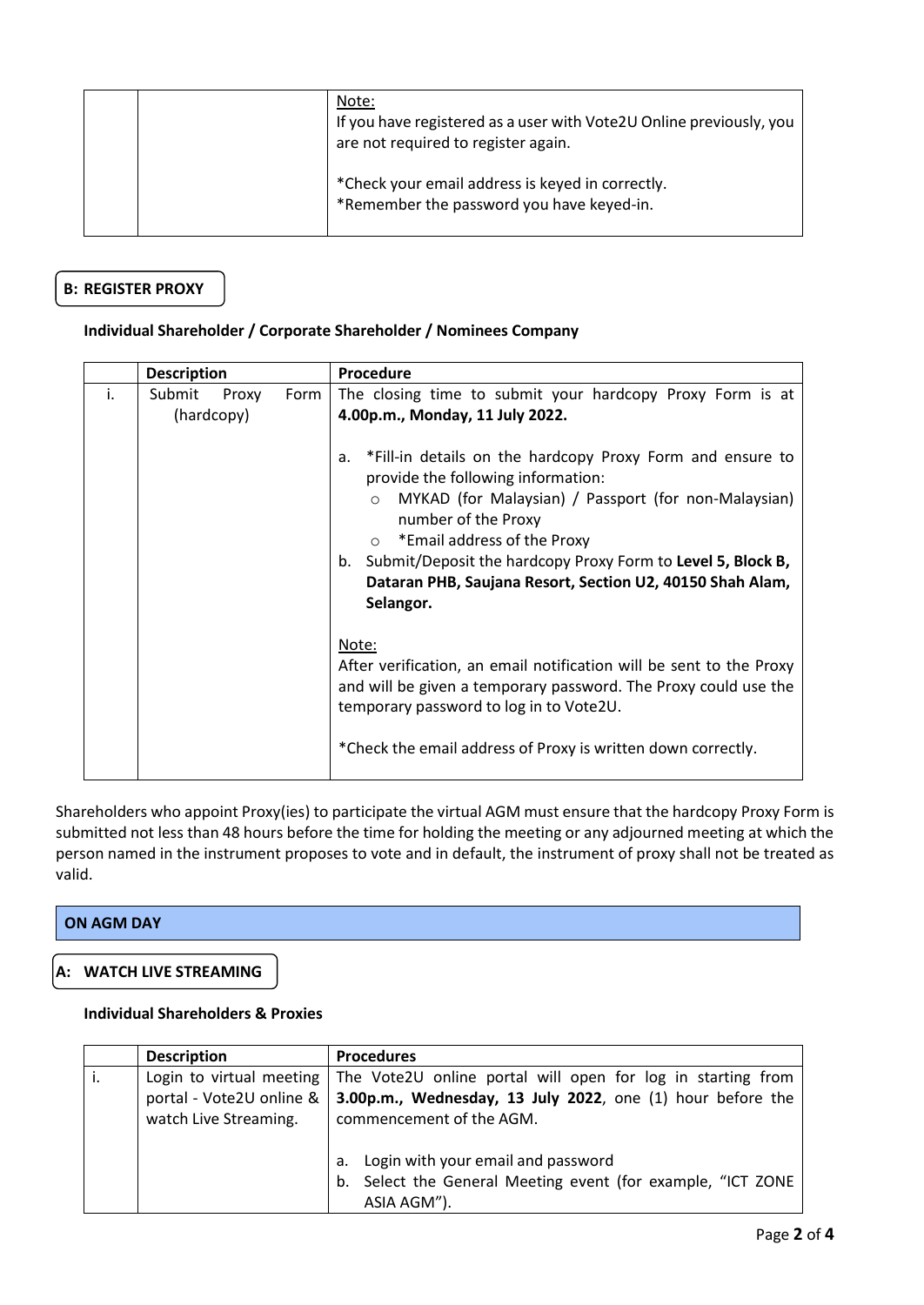| c. Check your details.<br>Click "Watch Live" button to view the live streaming. |  |
|---------------------------------------------------------------------------------|--|
|---------------------------------------------------------------------------------|--|

# **B: ASK QUESTION**

#### **Individual Shareholders & Proxies**

| <b>Description</b>                 |        | <b>Procedures</b>                                                                                                                                                                                                                                                                                                                                                                                                                                                                                     |
|------------------------------------|--------|-------------------------------------------------------------------------------------------------------------------------------------------------------------------------------------------------------------------------------------------------------------------------------------------------------------------------------------------------------------------------------------------------------------------------------------------------------------------------------------------------------|
| Question<br>Ask<br>AGM (real-time) | during | Questions submitted online using typed text will be moderated<br>before being forwarded to the Chairman to avoid repetition. Every<br>question and message will be presented with the full name of the<br>shareholder or proxy raising the question.<br>Click "Ask Question" button to post question(s).<br>а.<br>Type in your question and click "Submit".<br>b.<br>The Chairperson / Board of Director will endeavor to respond to<br>questions submitted by remote shareholders and proxies during |
|                                    |        | the AGM.                                                                                                                                                                                                                                                                                                                                                                                                                                                                                              |
|                                    |        |                                                                                                                                                                                                                                                                                                                                                                                                                                                                                                       |

# **C: VOTING REMOTELY**

#### **Individual Shareholders & Proxies**

|    | <b>Description</b>             | <b>Procedures</b>                                                                                                                                                                                                                                                                                                                                                                                                                                                                                                                                                        |
|----|--------------------------------|--------------------------------------------------------------------------------------------------------------------------------------------------------------------------------------------------------------------------------------------------------------------------------------------------------------------------------------------------------------------------------------------------------------------------------------------------------------------------------------------------------------------------------------------------------------------------|
| i. | <b>Online Remote</b><br>Voting | Once the Chairman announces the opening of remote voting:<br><b>Click "Confirm Details &amp; Start Voting".</b><br>a.<br>b. To vote, select your voting choice from the options provided.<br>A confirmation screen will appear to show your selected vote.<br>Click "Next" to continue voting for all resolutions.<br>c. To change your vote, click "Back" and select another voting<br>choice.<br>After you have completed voting, a Voting Summary page<br>d.<br>appears to show all the resolutions with your voting choices.<br>Click "Confirm" to submit your vote. |
|    |                                | [Please note that you are not able to change your voting choices<br>after you have confirmed and submitted your votes.]                                                                                                                                                                                                                                                                                                                                                                                                                                                  |

#### **ADDITIONAL INFORMATION**

#### **Voting Procedure**

The voting at the AGM will be conducted by poll. Poll administrator and Independent Scrutineers will be appointed to conduct the polling process and verify the results of the poll respectively.